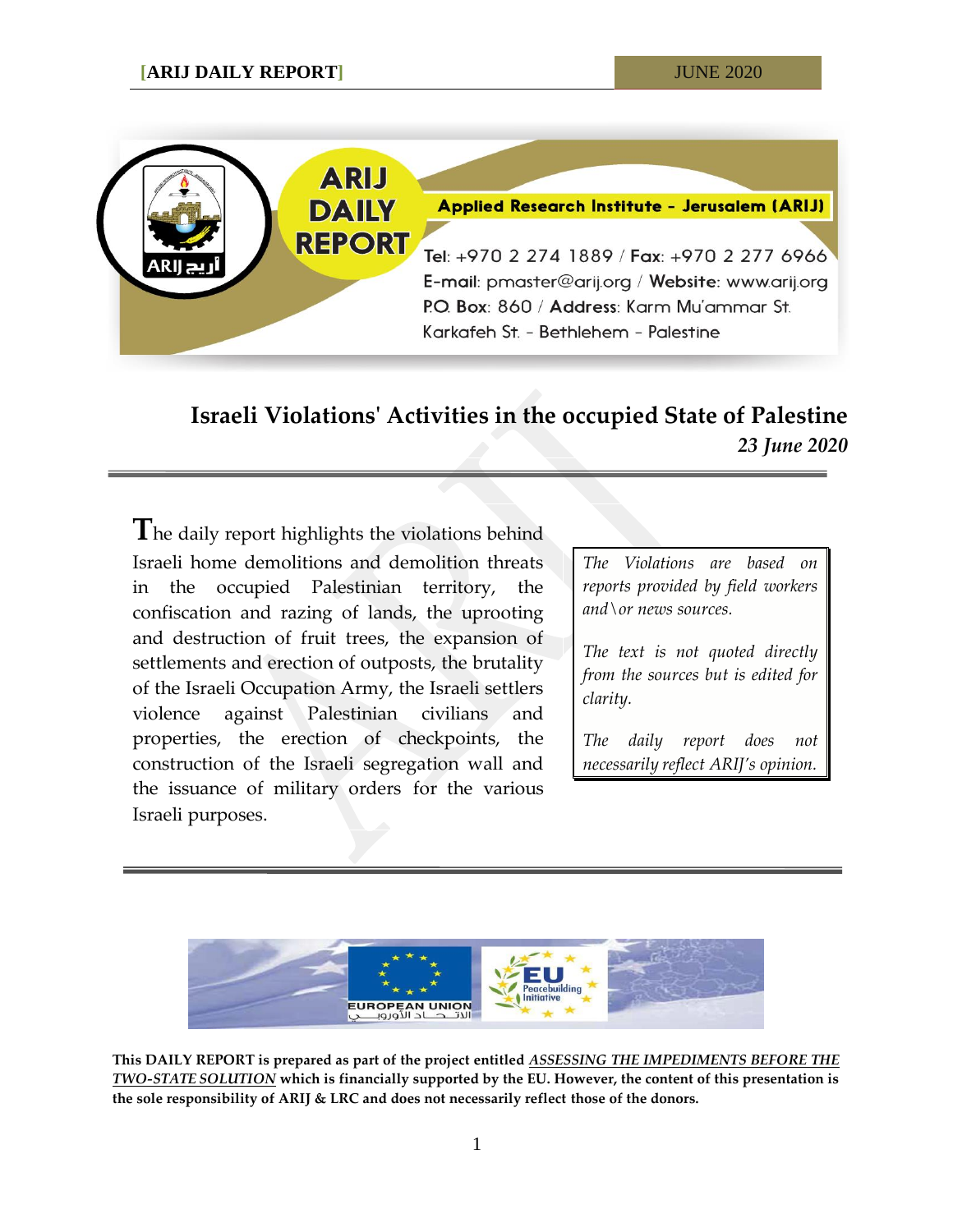## **Violations of the Israeli occupation Army**

- Israeli police detained a Palestinian mother and her baby near Bab Hitta area in Jerusalem City. The Israeli police detained a Palestinian mother who was present with her five-month-old baby at Bab Hitta in Jerusalem. (PALINFO 23 June 2020)
- Israeli police forces stormed the villages of al-Sawahira ash-Sharqiya and Abu Dis in Jerusalem and searched homes and shops. (PALINFO 23 June 2020)
- The Israeli Occupation Army (IOA) shot and killed a young Palestinian man near the "Container" military roadblock, northeast of Bethlehem, east of occupied Jerusalem in the West Bank, identified as Ahmad Mustafa Erekat, 26, from Abu Dis, and left him to bleed to death, before taking his corpse away. Erekat suffered several gunshot wounds. Ahmad was driving to Bethlehem city to fetch his sisters, and his mother, from a hairdressing shop in Bethlehem, as the family was preparing for the wedding of one of his sisters, which was supposed to take place on the same day. (IMEMC 23 June 2020)
- Israeli intelligence service, backed by Israeli troops, broke into the Wadi Hilweh neighborhood, stormed and vandalized a number of Palestinian residents' homes. During the attack, the soldiers detained a Palestinian mother Um Mohammad Sharaf, 50, despite the fact that she suffers from chronic diseases. The troops carried out a number of other detentions in the Obaid neighborhood, resulting in the detention of youths, Nayef Obaid, Mahmoud Obaid, Iyas Obaid, Majd Mustafa, Mohammad Obaid, Amjad Obaid, Ali Obaid and Mahmoud Obaid. (IMEMC 23 June 2020)
- In the West Bank city of Nablus, the Israeli Occupation Army (IOA) shot and wounded a Palestinian youth, and caused many others to suffocate by tear gas fired at protesters, by the IOA, near Joseph's Tomb. The IOA clashed with tens of Palestinian locals, who protested the invasion of the ancient memorial site, Joseph's Tomb. Several Israeli armored vehicles, along with dozens of colonial Israeli settlers, broke into the site and the IOA began shooting rubber-coated steel bullets and tear gas canisters, to disperse Palestinian crowds. Duuring clashes with local Palestinian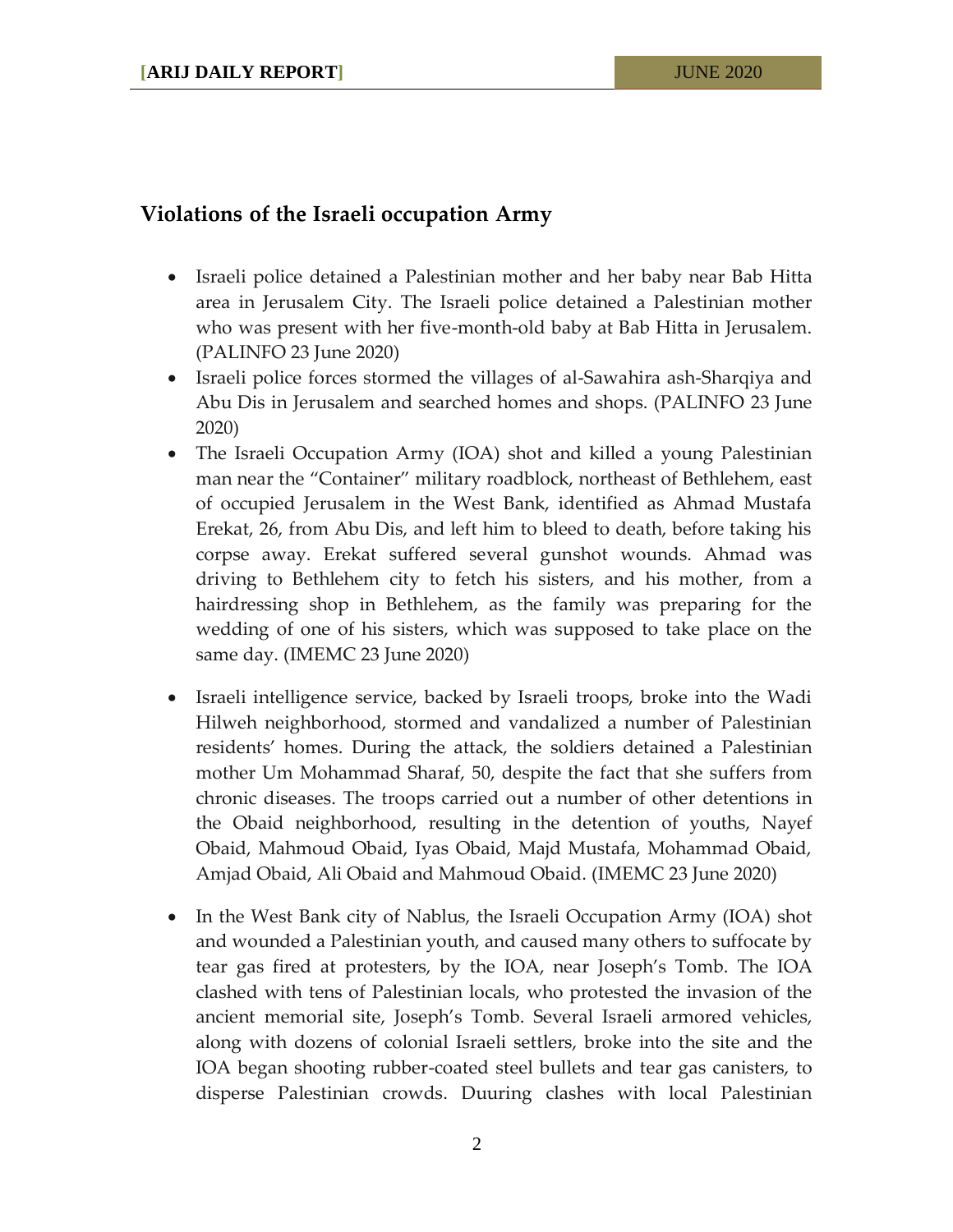residents, the IOA assaulted, with batons local Palestinian residents, Mohammad Tarteer and Sa'd Abu Mazrou', causing both of them to suffer bruises. (IMEMC 23 June 2020)

- in Nablus city, a local youth was confirmed with slight injury with a rubber-coated steel bullet, as well as the suffocation by tear gas inhalation of many others, during a protest. (IMEMC 23 June 2020)
- The Israeli Occupation Army (IOA) at the Huwara checkpoint, south of Nablus, detained three youths, Said Dwaikat, Aseel Dwaikat and Ahmad Dwaikat, all members of same family. The three youths are residents of the Beita village, on the outskirts of Nablus, and that they were detained when they attempted to pass the long-standing Huwara checkpoint. (IMEMC 23 June 2020)
- The Israeli Occupation Army (IOA) shot and injured 8 Palestinian civilians in Jericho in the occupied Jordan Valley. Thousands of Palestinians turned out to the [protest](http://imemc.org/article/palestinians-set-up-protest-camp-in-al-aghwar-area-to-challenge-israeli-annexation-plan/) against the impending annexation of much of the Jordan Valley, however the IOA closed entrances to Jericho city, leading to confrontations between demonstrators and the Israeli army. The IOA fired at the Palestinians with rubber-coated steel rounds, tear-gas canisters and concussion grenades, injuring eight. Four Palestinian injuries by rubbercoated steel rounds and four others were injured by tear-gas canisters. (IMEMC 23 June 2020)
- The Israeli Occupation Army (IOA) injured, a Palestinian man near the central West Bank city of Ramallah, and took him to an Israeli hospital. The young man, who remained unidentified at the time of this report, was shot with live Israeli army fire on the main road between 'Aboud and Deir Abu Mashal towns, near Ramallah. The IOA did not allow its medics to reach the wounded man, and moved him to an Israeli hospital. (IMEMC 23 June 2020)
- Israeli police assaulted and arrested five Palestinian young women, and an Al-Aqsa guard, located in the southern occupied West Bank city of Jerusalem. The detained Palestinians were identified as Shifa Abu Ghalia, Ayat Abu Nab, Ayat Maatouk, Maram Al Natsheh, and Mayar Al Natsheh. (IMEMC 23 June 2020)
- The Israeli occupation Army (IOA) raided homes in Issawiya town and detained over 10 young men and minors. Other young men were taken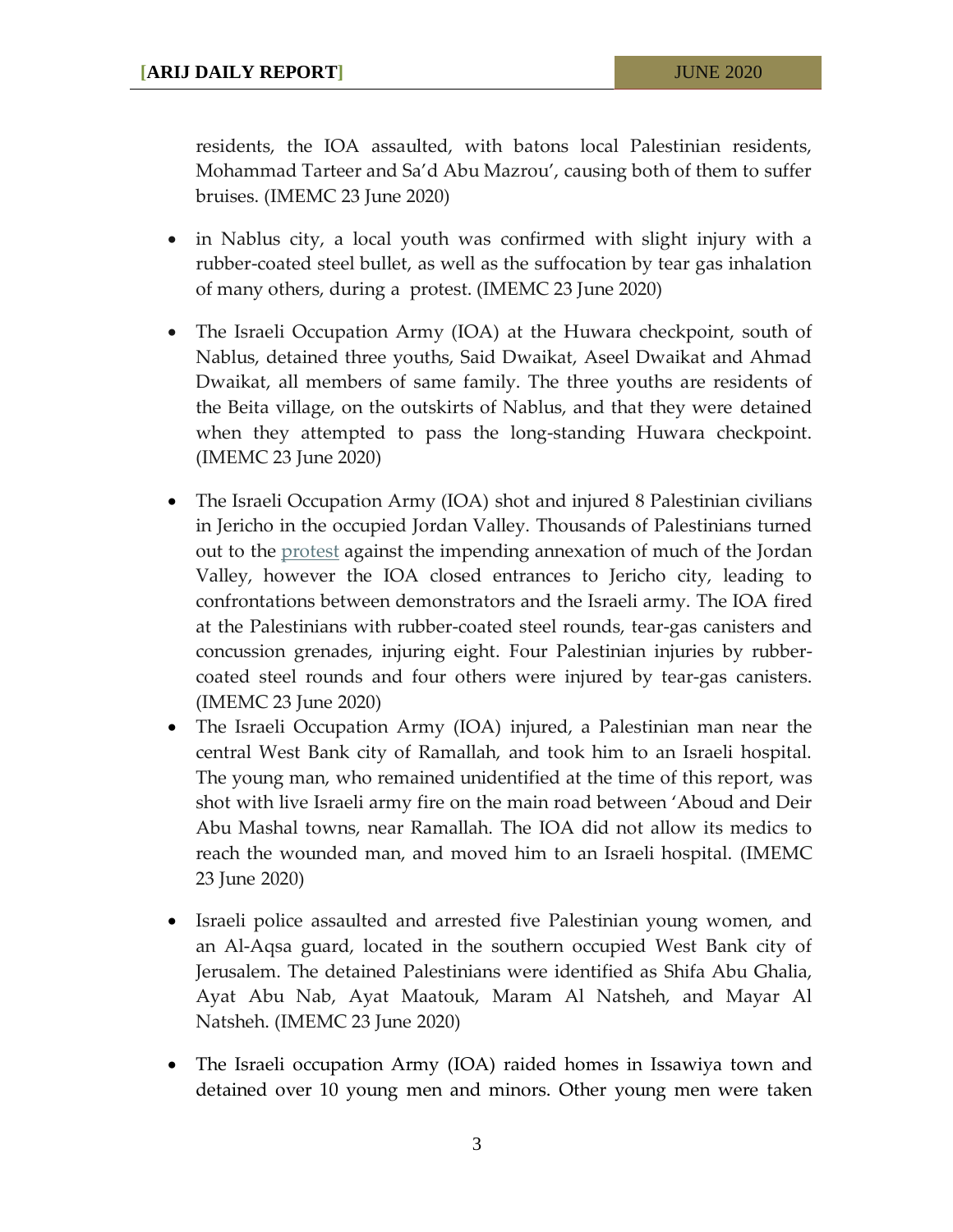prisoners later as they were not there when police officers raided their homes. (PALINFO 23 June 2020)

- Israeli Police forces stormed Silwan town, in occupied East Jeruslaem and ransacked a house in Wadi Hilweh neighborhood before kidnaping a 50 year-old woman from it identified as Umm Mohamed Sharaf. (PALINFO 23 June 2020)
- Violent clashes broke out between Palestinian youths and Israeli Occupation Army (IOA) after the latter stormed the eastern area of Nablus city to secure roads for Jewish settlers before they flocked to Joseph's Tomb for rituals. Dozens of local young men clashed with the Israeli occupation Army (OIA), who intensively used tear gas and stun grenades during the skirmishes. Later, dozens of cars and buses carrying Jewish settlers stormed the area under military escort and gathered at the mausoleum for rituals. (PALINFO 23 June 2020)

## **Israeli Settler Violence**

 Several Israeli settlers attacked Palestinian property in Beitillu village, northwest of the central West Bank city of Ramallah. The settlers infiltrated into the village and punctured the tires of many cars, in addition to writing racist graffiti. The settlers fled the village heading back to a nearby outpost. (IMEMC 23 June 2020)

## **Home Demolition & Demolition threats**

- Israeli troops dismantled, by force, a Palestinian-owned caravan in the West Bank city of Hebron. Israeli troops invaded the Al-Awar neighborhood, using armored vehicles and bulldozers and abruptly began dismantling an agricultural room, owned by Palestinian resident, Thaer Ghaith. (IMEMC 23 June 2020)
- Israeli troops dismantled by force a caravan, used for agricultural purposes, owned by the local Palestinian family of Abu Rajab, located in the Zaif neighborhood, near the southern entrance of Hebron city. (IMEMC 23 June 2020)
- The Israeli occupation authority (IOA) displaced a Jerusalemite family after demolishing their home in Silwan district, south of the Aqsa Mosque,